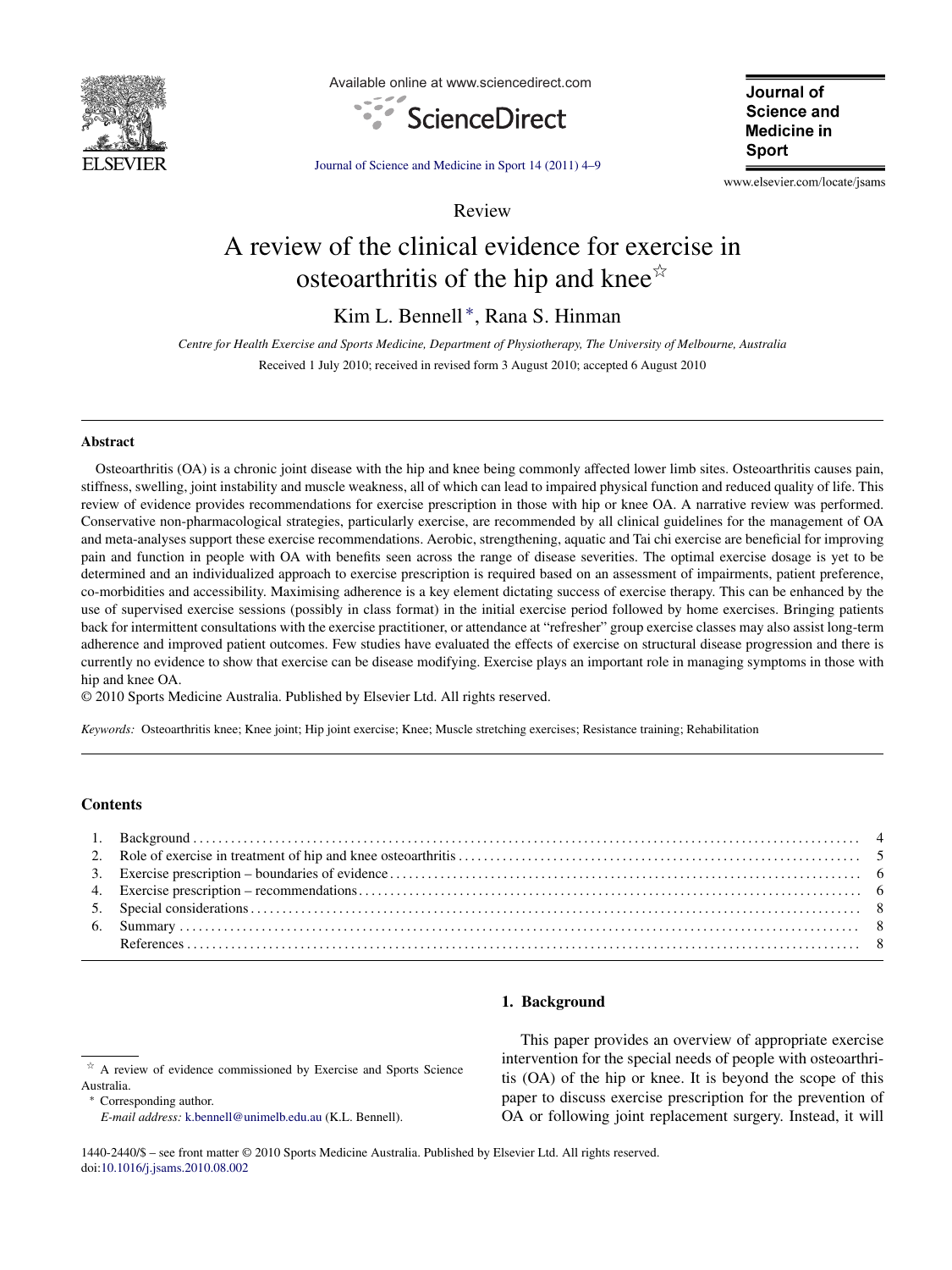focus on exercise for the management of symptoms in those with established hip and knee OA and briefly mention the limited research into the effects of exercise on structural disease progression.

Osteoarthritis is a chronic localized joint disease and a leading cause of musculoskeletal pain and disability. In 2007, 7.8% of Australians had  $OA<sup>1</sup>$  $OA<sup>1</sup>$  $OA<sup>1</sup>$  and this is projected to increase to 11% by 2050 due to population ageing and rising obesity rates. The knees, followed by the hips, are the most commonly affected weight-bearing joints.

The OA disease process involves the whole joint including cartilage, bone, ligament and muscle with changes such as joint space narrowing, bony osteophytes and sclerosis seen on X-ray. Risk factors are multifactorial and include older age, female gender, obesity (particularly in knee OA), previous joint injury, genetics and muscle weakness. Pain is the dominant symptom although it is important to note that the severity of pain and the extent of changes on X-ray are not well correlated. Pain together with joint stiffness, instability, swelling and muscle weakness leads to physical and psychological disability and impaired quality of life. Individuals with hip or knee OA have difficulty with activities of daily living, such as walking, stair-climbing and housekeeping. Furthermore people with OA commonly have a number of co-existing obesity-related disorders such as heart disease, hypertension and diabetes<sup>[2](#page-4-0)</sup> and the majority of people with OA do not achieve recommended levels of moderate physical activity[.3](#page-4-0)

There is currently no cure for OA and treatment options may be non-pharmacological, pharmacological or surgical. Total knee or hip joint replacement is common for advanced disease. Clinical guidelines advocate conservative non-pharmacological strategies, including exercise, given their ease of application, small number of potential adverse effects, and relatively low costs.[4,5](#page-4-0)

# **2. Role of exercise in treatment of hip and knee osteoarthritis**

Given the large body of evidence demonstrating the beneficial clinical effects of exercise in people with lower limb OA varying in severity from mild to severe, exercise therapy is regarded as the corner-stone of conservative management for the disease. $3-5$  The main goals of exercise in this patient group are to reduce pain, improve physical function and optimize participation in social, domestic, occupational and recreational pursuits <sup>5</sup>. Regular exercise can improve physiological impairments associated with OA including muscle strength, joint range of motion, proprioception, balance and cardiovascular fitness. $6-9$  Other potential benefits of exercise for this patient group include improvements in mobility, falls risk, body weight, psychological state and metabolic abnormalities. Exercise therapy for people with lower limb OA may take many forms however given the significant impact of muscle weakness on pain and function in  $OA<sub>10</sub><sup>10</sup>$  $OA<sub>10</sub><sup>10</sup>$  $OA<sub>10</sub><sup>10</sup>$  muscle

strengthening is a key component of most exercise regimes for knee and hip OA.

Land-based exercise has been consistently shown to reduce knee pain and improve physical function in people with knee OA.<sup>[11](#page-5-0)</sup> A recent Cochrane Review identified 32 clinical trials investigating land-based therapeutic exercise for knee OA[.12](#page-5-0) A wide range of therapeutic exercise programs were assessed, including those delivered individually to the patient, class-based programs and exercises designed to be undertaken by the patient at home. Treatment content varied from the relatively simple (e.g. quadriceps muscle strengthening, aerobic walking programs) through to very complex (e.g. including manual therapy, upper limb and/or truncal muscle strengthening and balance coordination in addition to lower limb muscle strengthening). A meta-analysis showed moderate treatment benefits with effect sizes of 0.40 (95% CI 0.30–0.50) for pain and 0.37 (95% CI 0.25–0.49) for physical function.[12](#page-5-0) These effect sizes are similar to those effects achieved from simple analgesia and non-steroidal anti-inflammatory drugs but with much fewer side effects.<sup>[11](#page-5-0)</sup>

Systematic reviews have evaluated specifically the effi-cacy of strengthening<sup>[13,14](#page-5-0)</sup> and aerobic exercise<sup>[13](#page-5-0)</sup> in people with OA at any joint (but predominantly knee). Clinical trials of strengthening exercise have spanned isometric, isotonic, isokinetic, concentric, concentric/eccentric and dynamic modalities. Strengthening improves strength, pain and physical function although the effects on quality of life and depression are yet to be confirmed. There appears to be no evidence that the type of strengthening exercise influences outcome[.13](#page-5-0) Regarding aerobic exercise, 12 trials were identified.<sup>[13](#page-5-0)</sup> Results indicated that aerobic exercise benefits pain, joint tenderness, functional status and respiratory capacity.

In contrast to knee OA, there is much less research into the role of exercise in hip OA. A recent Cochrane Review of land-based exercise for hip OA could only identify five clinical trials for inclusion.<sup>[15](#page-5-0)</sup> The authors demonstrated a small treatment effect for pain, but no benefit regarding selfreported physical function. These findings are consistent with those of another recent systematic review where the authors concluded that there was insufficient evidence to suggest that exercise therapy alone can be an effective short-term management approach for reducing pain levels and improving function, and quality of life in people with hip  $OA<sup>16</sup>$  $OA<sup>16</sup>$  $OA<sup>16</sup>$ . These reviews conflict with another meta-analysis that included water-based programs to evaluate the efficacy of all types of exercise for hip  $OA$ <sup>[17](#page-5-0)</sup>. The review concluded that therapeutic exercise, especially that incorporating specialized supervised exercise training and an element of strengthening, is an efficacious treatment for hip OA.

Although hydrotherapy is frequently advocated for patients with OA, relatively little robust research has been conducted in this area compared to land-based exercise. A Cochrane Review evaluating the effectiveness and safety of aquatic-exercise interventions for knee and hip OA identified only six trials for inclusion.<sup>[18](#page-5-0)</sup> When all patients with knee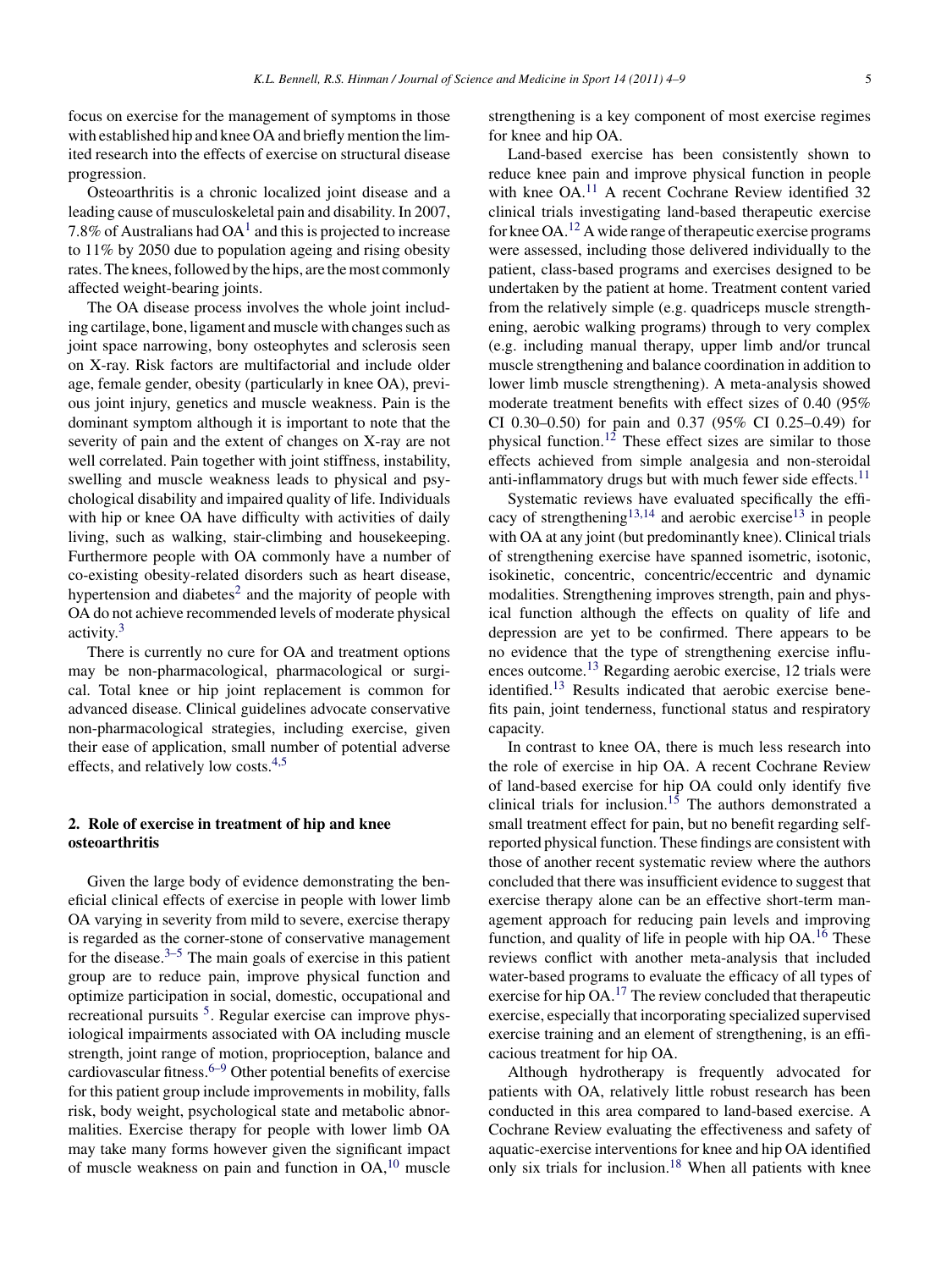and hip OA were combined, there was a small-to-moderate effect on function and a small-to-moderate effect on quality of life. No effect of aquatic exercise was observed regarding walking ability or joint range of motion. Aquatic exercise is an option for exercise prescription in patients with OA but access to appropriate facilities and patient willingness to undertake water exercise need to be considered.

Tai Chi is a popular exercise intervention in older people especially those with OA due to its use of slow gentle movement, weight shifting, functional strengthening in weight-bearing postures and deep regulated breathing techniques. Studies show that Tai Chi is beneficial for pain, function, balance, flexibility and aerobic capacity in patients with chronic conditions including  $OA^{19,20}$  $OA^{19,20}$  $OA^{19,20}$  although the methodological quality of research is generally less than that of studies of strength and aerobic training.

A limited number of clinical trials have directly evaluated the effect of exercise on structural disease progression in people with established OA, all at the knee<sup>[4,21,22](#page-4-0)</sup> and with only one study including disease progression as the primary outcome.[22](#page-5-0) In this 30-month clinical trial, strength training with an emphasis on quadriceps and hamstrings strengthening was compared to range of motion exercises as a control. There was no significant difference in X-ray changes between the groups. Other clinical trials have also failed to find reductions in the knee adduction moment, a measure of knee load and a predictor of structural disease progression,<sup>[23](#page-5-0)</sup> with quadriceps<sup>[24](#page-5-0)</sup> and hip abductor<sup>[25](#page-5-0)</sup> strengthening in people with knee OA. Thus, while exercise can reduce symptoms, there is currently no evidence to suggest that exercise can also influence structural disease and thus be disease modifying.

# **3. Exercise prescription – boundaries of evidence**

There are a number of areas where evidence is limited or research has not been undertaken. Relative to knee OA, there is far less research on exercise for hip OA and findings from studies involving patients with knee OA cannot necessarily be directly extrapolated to the hip given differences in biomechanics, impairments, rapidity of progression and risk factors. Therefore, while current international treatment guidelines recommend therapeutic exercise for people with symptomatic hip  $OA<sub>1</sub><sup>26,27</sup>$  $OA<sub>1</sub><sup>26,27</sup>$  $OA<sub>1</sub><sup>26,27</sup>$  these recommendations are based largely on expert opinion. From a clinical perspective, the optimal exercise modality and dosage for OA is currently not known, as very few studies have compared regimes on the basis of exercise modality, intensity, duration and/or frequency. In clinical practice, exercise is often delivered in combination with other treatment modalities (such as drugs or physiotherapy) for patients with OA. Most research has tended to evaluate exercise therapy in isolation and further research is needed to evaluate the effects of exercise for OA when delivered as part of an overall treatment package. For example, exercise combined with weight loss appears to be more effective than either intervention alone.<sup>[4](#page-4-0)</sup> There are

#### Table 1

| Summary of evidence-based recommendations for exercise in knee and hip |  |
|------------------------------------------------------------------------|--|
| OA based on Roddy et al. <sup>26</sup> .                               |  |

#### Proposition

| Both strengthening and aerobic exercise can reduce pain and<br>improve function and health status |
|---------------------------------------------------------------------------------------------------|
| There are few contraindications to prescription of exercise                                       |
|                                                                                                   |
| Prescription of both general (aerobic fitness training) and local                                 |
| (strengthening) exercises is recommended                                                          |
| Exercise therapy should be individualized and patient-centred                                     |
| taking into account factors such as age, co-morbidity and overall<br>mobility                     |
| To be effective, exercise programs should include advice and                                      |
| education to promote a positive lifestyle change with an increase<br>in physical activity         |
| Group exercise and home exercise are equally effective and patient                                |
| preference should be considered                                                                   |
| Adherence is the principle predictor of long-term outcome from<br>exercise                        |
| Strategies to improve and maintain adherence should be adopted                                    |
| Effectiveness of exercise is independent of presence or severity of                               |
| X-ray findings                                                                                    |

some types of exercise used in the treatment of OA that need more large-scale rigorous clinical trials before their efficacy can be fully evaluated. These include aquatic exercise, balance programs, Tai Chi and neuromotor retraining programs. Finally, whilst some studies have evaluated effects of exercise on depressive symptoms, self-efficacy, quality of life, need for joint replacement, and use of analgesic medications these have been insufficiently studied across the range of exercise modalities used in people with OA.

# **4. Exercise prescription – recommendations**

Recommendations for exercise prescription in those with hip or knee OA have been developed by Roddy et al.<sup>[26](#page-5-0)</sup> and are summarized in Table 1. Essentially exercise therapy should be individualized and patient-centred taking into account factors such as patient age, mobility, co-morbidities and preferences. An assessment of specific impairments such as strength, range of motion, aerobic fitness and balance is needed to determine the most appropriate exercise regime.

*Type of exercise*. There are relatively few direct head-tohead comparisons of different exercise modalities in people with OA. Based on the few well-designed clinical trials that exist,  $4,28$  evidence suggests that there is no clear benefit of one form of exercise type over another for improving pain and function in OA. For example, walking and strength training were equally effective over 18 months in a large study of people with knee OA.<sup>4</sup> [H](#page-4-0)owever, effect sizes from meta-analyses for pain and function appear to be higher for land-based exercise than for aquatic exercise and higher for aerobic exercise than for strengthening exercise.<sup>[11](#page-5-0)</sup> Obese patients or those with severe disease may find aquatic exercise that minimizes joint load useful particularly in the initial phase prior to commencing land-based exercise. Similarly, seated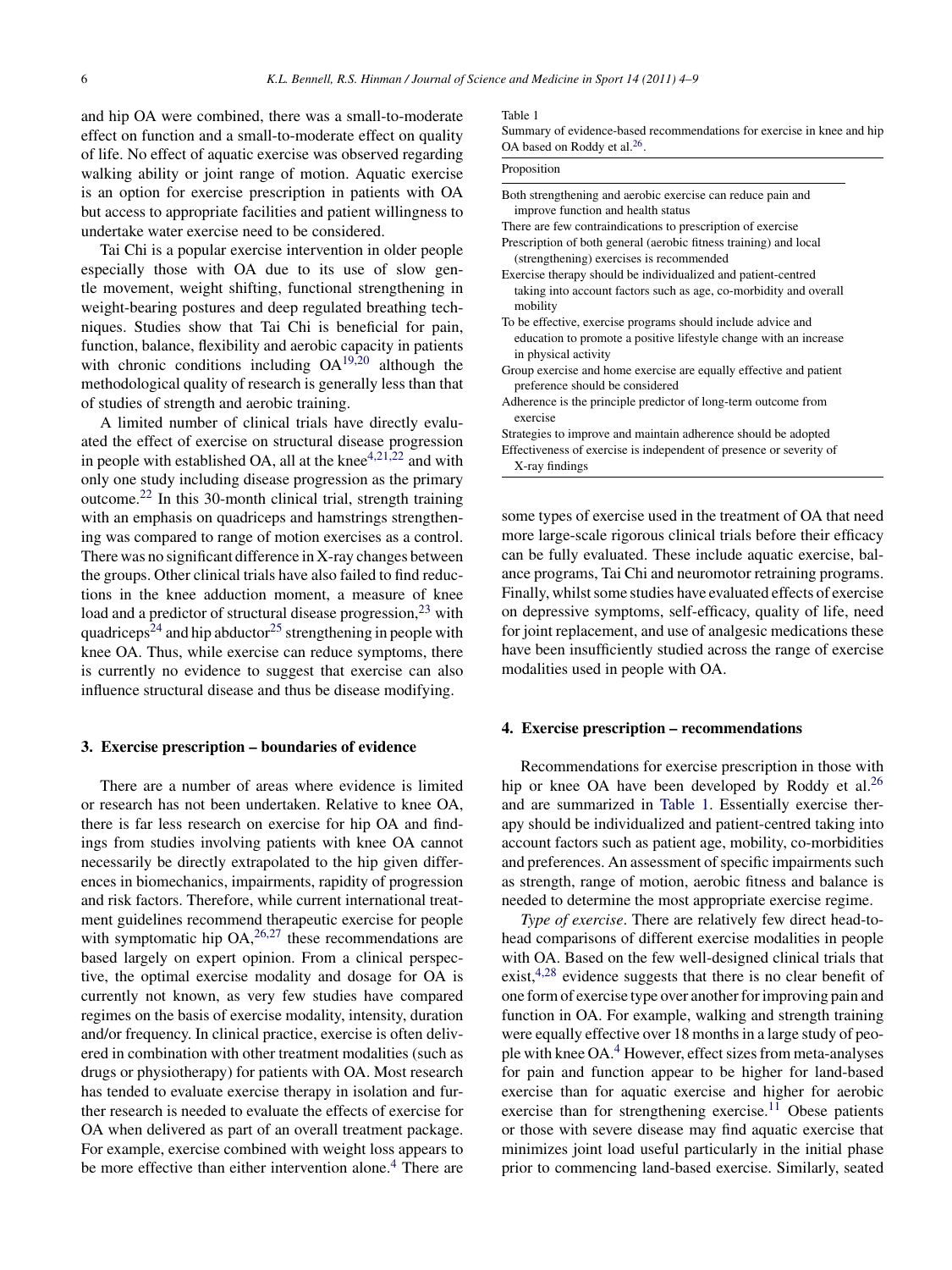Table 2

|  |  |  | Teneral guidelines for training parameters in people with OA pain, as developed by the American Geriatrics Society. <sup>30</sup> |
|--|--|--|-----------------------------------------------------------------------------------------------------------------------------------|
|  |  |  |                                                                                                                                   |
|  |  |  |                                                                                                                                   |
|  |  |  |                                                                                                                                   |

| Exercise type                            | Intensity                                                                                   | Volume                                               | Frequency     |
|------------------------------------------|---------------------------------------------------------------------------------------------|------------------------------------------------------|---------------|
| Flexibility: static stretching initially | Stretch to subjective sensation of resistance                                               | 1 stretch/muscle group; hold 5–15 s                  | Once daily    |
| Flexibility: longer term goal            | Stretch to full range of motion                                                             | $3-5$ stretches/muscle group; hold $20-30$ s         | $3 - 5$ /week |
| Strengthening: isometric                 | Low-moderate: 40-60% MVC                                                                    | $1-10$ submax contractions/muscle group; hold $1-6s$ | Daily         |
| Strengthening: isotonic                  | Low: 40% 1 RM                                                                               | $10-15$ reps                                         | $2 - 3$ /week |
|                                          | Mod: 40–60% 1 RM                                                                            | $8-10$ reps                                          |               |
|                                          | High: $>60\%$ 1 RM                                                                          | $6-8$ reps                                           |               |
| Aerobic                                  | Low–mod: $40-60\%$ of VO <sub>2</sub> max/HRmax<br>RPE: $12-14=60-65\%$ VO <sub>2</sub> max | Accumulation of 20–30 min/day                        | $2 - 5$ /week |

1 RM = one repetition maximum; MVC = maximal voluntary contraction; RPE = rating of perceived exertion; HRmax = age-predicted heart rate maximum;  $VO<sub>2</sub>$  max = maximal aerobic capacity.

strength training, even at high intensity, may be more tolerable than weight-bearing aerobic exercise in these patients. In overweight patients undergoing dietary-induced weight loss, strength training is important to minimize loss of lean muscle mass that would otherwise exacerbate muscle weakness.<sup>[29](#page-5-0)</sup>

For the majority of people with OA, a combination of both general (aerobic fitness training) and local (strengthening) exercises is optimal to address the spectrum of impairments associated with OA.[26](#page-5-0) However, this may not necessarily be practical and the choice of one type over another will be based on an assessment of the individual patient. Furthermore, whether to use weight-bearing exercise or non-weight-bearing exercise should be based on individual assessment as currently the evidence shows that both are equally effective.<sup>[12](#page-5-0)</sup> For strengthening exercise, the quadriceps, hip abductors, hip extensors, hamstrings and calf muscles are important for function and should be particularly targeted. The type of aerobic exercise can be varied and may include activities such as walking, cycling or seated stepper depending on which is most comfortable and achievable for the patient. Other forms of exercise such as stretching, range of motion and balance may be incorporated to achieve specific goals based on individual patient assessment. High impact exercise should be avoided given the potentially deleterious effects of high joint load as shown in animal studies. $30,31$ 

*Mode of delivery*. Exercise may be delivered via individual treatments, supervised group classes or performed unsupervised at home. Advantages of group-based exercise programs include the social interaction for participants and the ability to minimize resources and cost compared to personal trainer/therapy session. Disadvantages include greater difficulty in tailoring exercise to individuals and the need to attend a specific location at a set time. Home exercise entails little financial outlay and provides greater flexibility regarding timing of the exercise session. However, there is a lack of suitable equipment and a lack of supervision that may hinder progression to more challenging exercise regimens and pose safety concerns.

It appears that all three modes of exercise delivery are effective in reducing symptoms.[12](#page-5-0) However, practitioner supervision may improve outcomes. One study found that supplementing a home-based exercise program with

a physiotherapist-supervised group exercise program for 8 weeks led to significantly greater improvements in locomotor function and walking pain at  $12$  months.<sup>[32](#page-5-0)</sup> The number of directly supervised exercise sessions can also influence treatment effect sizes. In a recent meta-analysis, studies evaluating exercise programs with less than 12 direct supervision occasions demonstrated small treatment effects whereas those with more than 12 direct supervision occasions demon-strated moderate treatment effects.<sup>[12](#page-5-0)</sup> One mode of exercise delivery that has been shown to be ineffective is a "minimalist" approach whereby patients are simply given a pamphlet or audiovisual material outlining a standardised exercise program.[33](#page-5-0) Therefore it appears that optimal improvements in symptoms and function may be achieved through the use of both individualized and group exercise treatment sessions that are supervised by an exercise practitioner followed by a home program. Newer remote delivery technologies such as Internet and mobile phones are available but their specific applicability to this older patient group requires evaluation.

*Dosage*. The frequency, duration and intensity of the exercise program may affect clinical outcomes, although as stated these have not been well studied in people with OA. Specific guidelines for strengthening, aerobic exercise and flexibility in people with OA have been devised by the American Geri-atrics Society<sup>[34](#page-5-0)</sup> (Table 2). The dosages in these guidelines are somewhat less than current consensus recommendations by the American College of Sports Medicine and the American Heart Association for healthy older adults.<sup>[35](#page-5-0)</sup> With regards to aerobic exercise, these recommend that if older adults cannot do up to 150 min of moderate-intensity aerobic activity per week because of chronic conditions such as OA, they should be as physically active as their abilities and conditions allow.

If obesity is an issue, then accumulating greater volumes of weekly exercise is desirable. Weight loss of greater than 5% or at a rate of >0.24% reduction per week over a 20-week period can lead to significant improvements in disability<sup>[36](#page-5-0)</sup> and reductions in knee  $load^{37}$  $load^{37}$  $load^{37}$  in people with knee OA. The recommendation by the Osteoarthritis Research Society International that people with hip OA lose weight is based on expert opinion unsupported by research evidence.<sup>[11](#page-5-0)</sup>

High-intensity training (high resistance/load) might be expected to result in greater strength gains in people with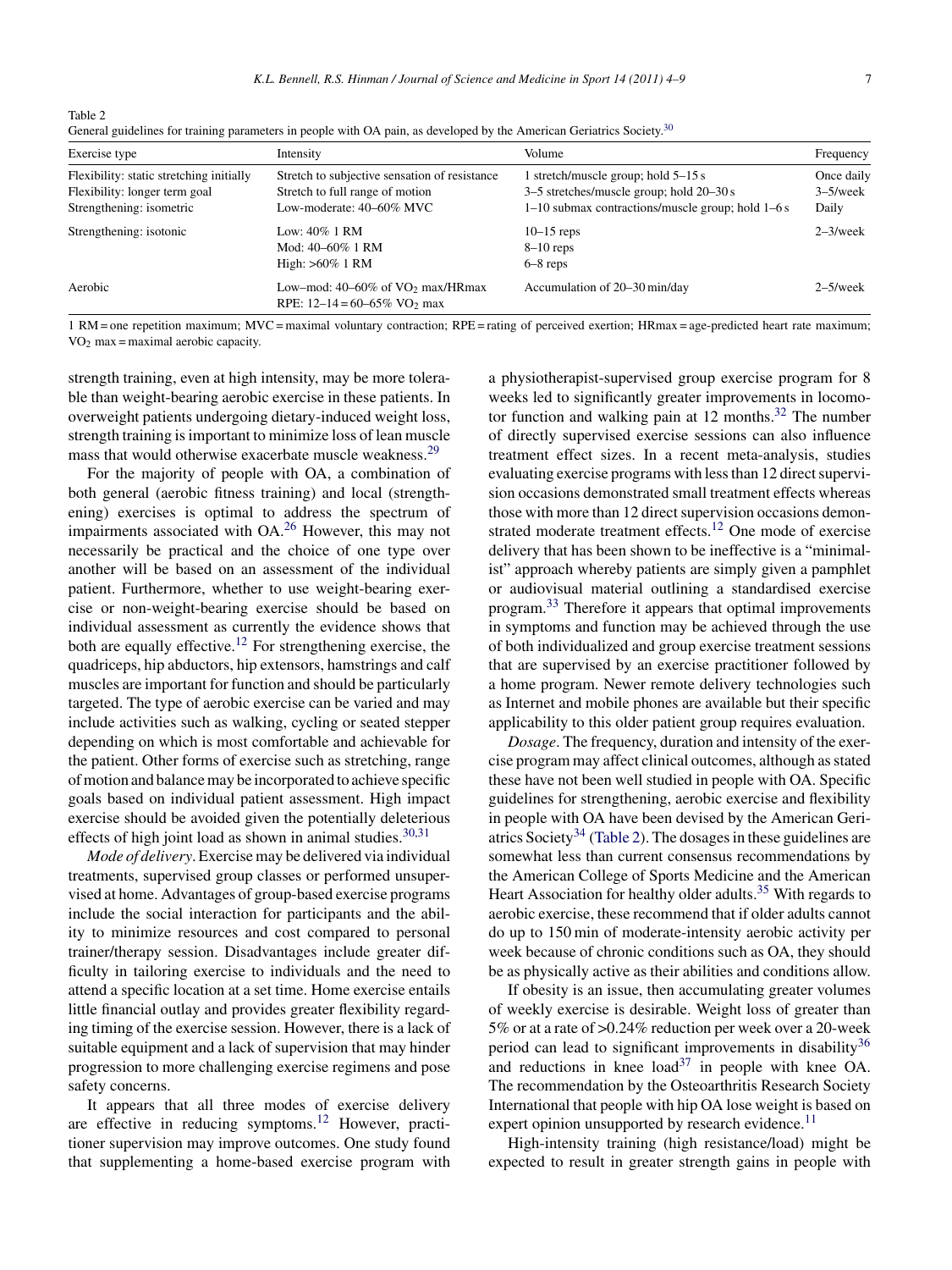<span id="page-4-0"></span>lower limb OA than low-intensity training but could potentially overload the joint and exacerbate symptoms. The only study comparing high- and low-intensity strengthening programs found that both were equally beneficial for pain, function, walking time and muscle strength over 8 weeks in people with knee OA.[38](#page-5-0) Importantly, adverse events were no more likely in the high-intensity group, contrary to what is often assumed. From a practical perspective, the highintensity program took 20 min less which may improve patient adherence. There are no studies that have directly evaluated whether the intensity of aerobic exercise influences outcomes in patients with OA. However, in one study both high (70% heart rate reserve) and low (40% heart rate reserve) intensity cycling been improved peak  $VO<sub>2</sub>$ .<sup>[39](#page-5-0)</sup>

# **5. Special considerations**

*Safety*. In general, exercise is safe and well tolerated by most people with lower limb OA including those with severe disease and there are few contraindications to exercise resulting from the OA *per se* although co-morbidities need to be considered. It is not uncommon for patients to experience some discomfort at the affected joint during exercise and patients should be advised that this is normal and does not indicate a worsening of their OA disease. Exercise practitioners should not adopt a pain-contingent approach to exercise prescription in this patient group. However, substantial increases in pain and/or swelling during or following exercise that last more than several hours can suggest that modifications to the exercise program are needed. Given that the patient group with OA is often older and overweight, other safety considerations include adequate footwear, appropriate warm-up and cool-down, correct exercise technique and gradual increases in exercise dose.

*Long-term exercise effectiveness and patient adherence*. Despite consistent findings of short-term improvements with exercise, the limited number of studies evaluating longer term outcomes with exercise show that benefits decline.[40](#page-5-0) This is because patient adherence to exercise reduces rapidly over time and is an important factor determining the long-term effectiveness of exercise for patients with OA.<sup>[41](#page-5-0)</sup>

The challenge then remains to increase the proportion of patients with OA exercising. Although not well studied, a complex array of possible factors can contribute to adherence rates to exercise in individuals with OA. Adherence is improved when patients receive attention from health professionals rather than a primarily home-based exercise program.[42](#page-5-0) Better adherence is related to the patient's belief in the effectiveness of the intervention and their understanding of the pathogenesis of OA (those who are less adherent tend to believe that OA is part of the natural ageing process or that it is simply a "wear and tear" disease).[43](#page-5-0) Self-efficacy, or one's belief in their own ability to perform tasks, is also associated with higher adherence and better outcome.[44](#page-5-0)

Many strategies have been suggested to improve adherence to exercise for those with OA. Catering the exercise program to the unique requirements of the patient as well as ensuring availability of resources can be effective in maximizing adherence. $41$  Other methods suggested to improve adherence include educating patients about the disease and benefits of exercise, long-term monitoring review by a clinical exercise professional, regular follow-up or booster sessions, use of pedometers or self-reported diary and support from family and friends.<sup>[41](#page-5-0)</sup>

# **6. Summary**

Exercise is a key component of the management of OA symptoms and has been shown to be beneficial for individuals with OA disease of all severities. Exercise practitioners play an important role in prescribing appropriate exercise for patients taking into account individual symptoms, problems and preferences. Encouraging exercise adherence behaviours and reinforcing healthy lifestyle habits will assist in optimizing outcomes from treatment. Furthermore, exercise programs should be combined with education and behavioural strategies to promote positive lifestyle change and increase overall physical activity levels. The benefits of exercise are additive when delivered with other interventions such as weight  $loss^{45}$  $loss^{45}$  $loss^{45}$  particularly given the high prevalence of overweight individuals with knee OA.

# **References**

- 1. Australia A. Painful realities: the economic impact of arthritis in Australia in 2007. *Arthritis Australia* 2007:1–88.
- 2. Reeuwijk KG, de Rooij M, van Dijk GM, et al. Osteoarthritis of the hip or knee: which coexisting disorders are disabling? *Clin Rheumatol* 2010;**29**(7):739–47.
- 3. Farr JN, Going SB, Lohman TG, et al. Physical activity levels in patients with early knee osteoarthritis measured by accelerometry. *Arthritis Rheum* 2008;**59**(9):1229–36.
- 4. Messier S, Loeser R, Miller G, et al. Exercise and dietary weight loss in overweight and obese older adults with knee osteoarthritis. *Arthritis Rheum* 2004;**50**(5):1501–10.
- 5. Vogels E, Hendriks H, van Baar M, et al. Clinical practice guidelines for physical therapy in patients with osteoarthritis of the hip or knee. Royal Dutch Society for Physical Therapy; 2003. [www.fysionet.nl/index.html?dossier](http://www.fysionet.nl/index.html%3Fdossier_id=81%26dossiers=1) id=81&dossiers=1.
- 6. Jan MH, Tang PF, Lin JJ, et al. Efficacy of a target-matching footstepping exercise on proprioception and function in patients with knee osteoarthritis. *J Orthop Sports Phys Ther* 2008;**38**(1):19–25.
- 7. Sekir U, Gur H. A multi-station proprioceptive exercise program in patients with bilateral knee osteoarthrosis: functional capacity, pain and sensorimotor function. A randomized controlled trial. *J Sports Sci Med* 2005;**4**:590–603.
- 8. Lange AK, Vanwanseele B, Singh MAF. Strength training for treatment of osteoarthritis of the knee: a systematic review. *Arthritis Rheum-Arthritis Care Res* 2008;**59**(10):1488–94.
- 9. Ettinger Jr WH, Burns R, Messier SP, et al. A randomized trial comparing aerobic exercise and resistance exercise with a health education program in older adults with knee osteoarthritis. The Fitness Arthritis and Seniors Trial (FAST). *JAMA* 1997;**277**(1):25–31.